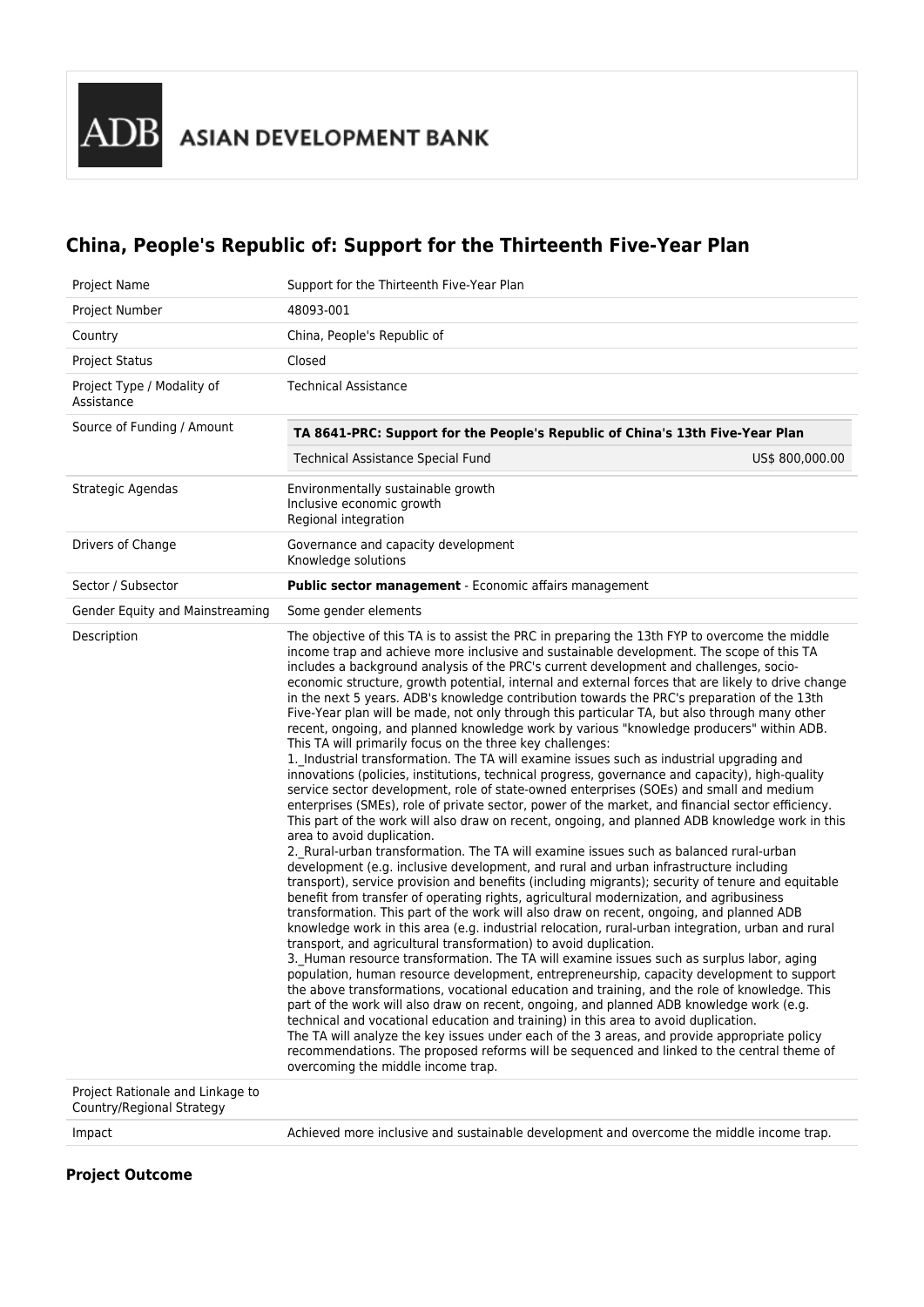| Description of Outcome                                                 | Improved policy and regulatory environment to support industrial transformation, rural-<br>urban transformation, and human resource transformation.                                                                                                                                                                                            |
|------------------------------------------------------------------------|------------------------------------------------------------------------------------------------------------------------------------------------------------------------------------------------------------------------------------------------------------------------------------------------------------------------------------------------|
| Progress Toward Outcome                                                | It will be evaluated when the project is completed.                                                                                                                                                                                                                                                                                            |
| <b>Implementation Progress</b>                                         |                                                                                                                                                                                                                                                                                                                                                |
| Description of Project Outputs                                         | The outputs will comprise reports, workshops, field research and dissemination.<br>1. Reports<br>(i) 1 main report (a synthesis of 3 sub-reports)<br>(ii) 3 sub-reports on<br>a. Industrial Transformation<br>b. Rural-urban Transformation<br>c. Human Resource Transformation<br>2. Workshops<br>3. Field research<br>4. Dissemination event |
| Status of Implementation Progress<br>(Outputs, Activities, and Issues) | The inception workshop was conducted on 21 July 2014; the midterm workshop was held<br>on 10 September 2014; and the final workshop was held on 23 October 2014. The final<br>draft reports were submitted to the NDRC on 1 December 2014. The project will be closed<br>by 31 December 2015.<br>The TA is extended to 31 December 2016.       |
| Geographical Location                                                  |                                                                                                                                                                                                                                                                                                                                                |

## **Summary of Environmental and Social Aspects**

| <b>Stakeholder Communication, Participation, and Consultation</b> |  |  |
|-------------------------------------------------------------------|--|--|
| Close consultation with the EA and other agencies concerned.      |  |  |
| Close consultation with the EA and other agencies concerned.      |  |  |
|                                                                   |  |  |

## **Business Opportunities**

| Consulting<br>Services | A total of 33 person-months of individual consulting services (two international consultants for 9 person-months<br>and four national consultants for a total of 24 person-months) will be provided. The TA will also engage resource<br>persons for workshops and specific technical inputs. The consultants will be engaged in line with ADB's<br>Guidelines on the Use of Consultants (2013, as amended from time to time). |
|------------------------|--------------------------------------------------------------------------------------------------------------------------------------------------------------------------------------------------------------------------------------------------------------------------------------------------------------------------------------------------------------------------------------------------------------------------------|
| Procurement            | All procurement will be done in accordance with ADB's Procurement Guidelines (2013, as amended from time to<br>time).                                                                                                                                                                                                                                                                                                          |

#### **Responsible Staff**

| Responsible ADB Officer    | Chang, Philip                                                                                          |
|----------------------------|--------------------------------------------------------------------------------------------------------|
| Responsible ADB Department | East Asia Department                                                                                   |
| Responsible ADB Division   | <b>PRC Resident Mission</b>                                                                            |
| <b>Executing Agencies</b>  | National Development and Reform Commission<br>No. 8 South Yuetan St.<br><b>Beijing 100824</b><br>China |

### **Timetable**

| <b>Concept Clearance</b>   | 20 Feb 2014                |
|----------------------------|----------------------------|
| Fact Finding               | 19 Feb 2014 to 19 Feb 2014 |
| <b>MRM</b>                 | -                          |
| Approval                   | 22 Apr 2014                |
| <b>Last Review Mission</b> |                            |
| Last PDS Update            | 31 Mar 2016                |